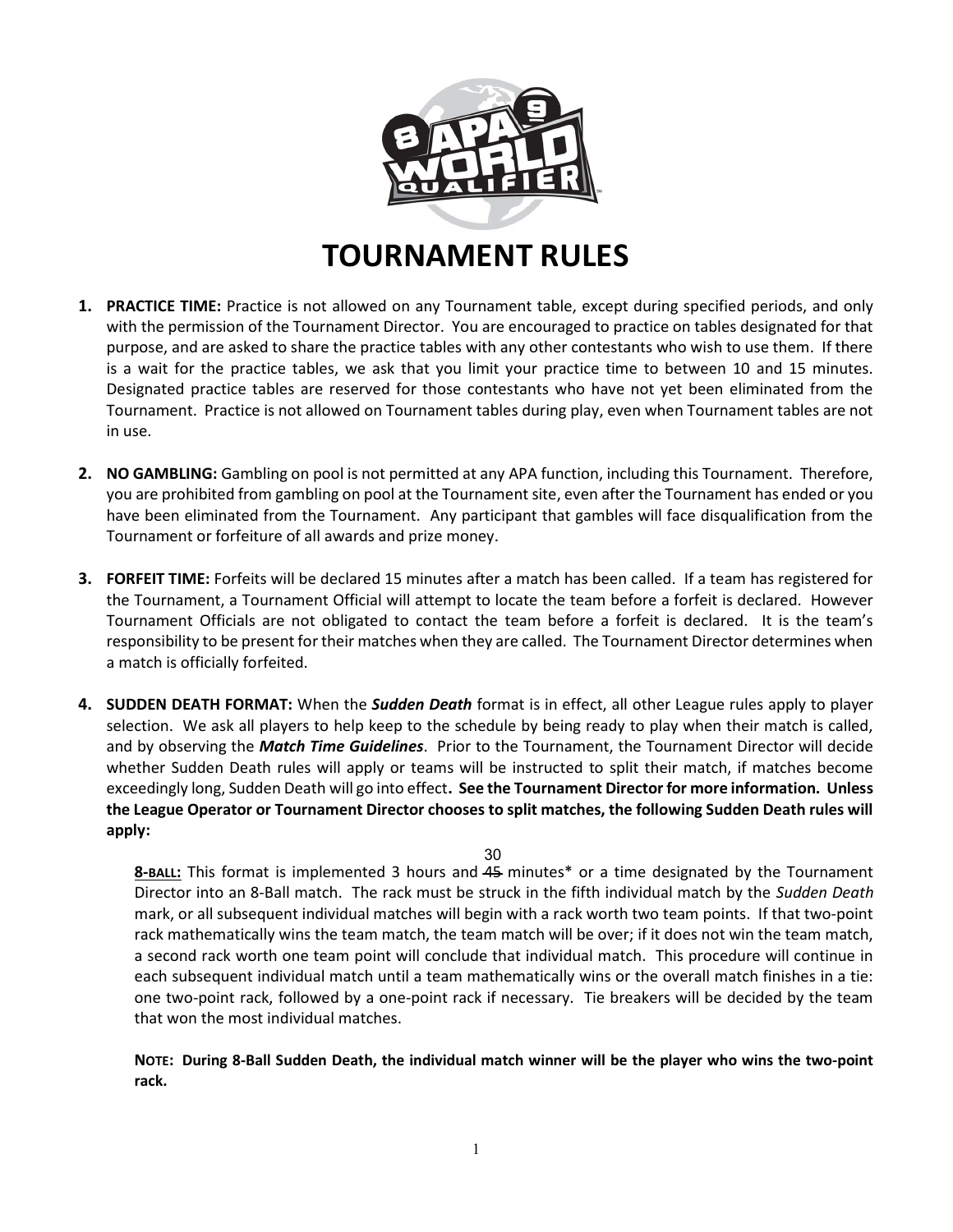9-BALL: This format is implemented 3 hours\* or a time designated by the Tournament Director into a 9-Ball match. The rack must be struck in the fifth individual match by the Sudden Death mark, or all subsequent individual matches will consist of all points earned being doubled. Each object ball pocketed will count as two points and the 9-ball will count as four points.

\*These time limits may vary. See the Tournament Director for more information when Sudden Death goes into effect.

- 5. DECLARING PLAYERS: Once both teams in a match have declared a player, the players cannot be changed unless the player declared by one team puts that team in jeopardy of violating the Team Skill Level Limit rule or the Limited Senior Skill Level rule.
- 6. COACHING: A time-out may be taken to coach a player only once per game. If a teammate suggests a time-out to the player, the time-out will be charged even if the player disagrees with the decision to take the time-out. However, if a player requests a time-out and the coach refuses to take the time-out, no time-out will be charged. Scorekeepers should mark all coaching time-outs on the scoresheet. When the player has ball-in-hand, coaches are allowed to place the cue ball during a coaching time-out. All rules regarding fouling the cue ball apply to a coach when they place the cue ball for a player.

NOTE: When teams with a common player(s) meet during the Tournament, the common player(s) who choose to "sit-out" of the team match (per the Common Player rule stated below) are not permitted to captain, coach, or provide a coach with advice. Ineligible players are also not permitted to captain, coach, or provide a coach with advice.

7. OBLIGATION TO PRESENT AND CHECK IDENTIFICATION OF ALL PLAYERS: All participants must have a current valid photo ID in the form of a state-issued driver's license or non-driver identification card, a military ID, or a passport (collectively any of these forms of identification will be referred to in these rules as a "Photo ID"). Players must have their Photo ID with them at all times during the Tournament and should present their Photo ID to the opposing team's captain when put up in a match without having to be asked. It is the responsibility of every team to verify that all opposing players put up in a match have Photo IDs that positively identify them as being the individuals shown on the scoresheet. Do not assume a player is who they say they are. If an opposing player has not voluntarily presented their Photo ID to you for verification, it is the responsibility of your Team's Captain to request that the opposing player present their Photo ID and to be satisfied as to the opposing player's identity prior to the lag. If your captain is not satisfied with the identity of an opposing player, your captain must immediately call over a Tournament Official to examine the identity of the questioned player. If the Tournament Official cannot readily verify the player's identity from the Photo ID, they may consult the Tournament Director. The determination of the Tournament Director regarding the identity of the player, is made in the Tournament Director's sole discretion and judgment, and is final. If your captain fails to verify the identity of each opposing player put up in a match and an opposing player turns out to be an imposter or to not have a valid Photo ID, your team may be bound by the results of the match and your team may not be granted any relief or remedy, in the Tournament Director's sole judgment and discretion. If a player is put up to play and does not have their Photo ID, the individual match will be forfeited to the opponent without right of protest or appeal, regardless of the reason the player does not have a Photo ID, and the player will not be eligible to play later in that team match. It is no excuse that a player's Photo ID was lost, left somewhere, or that the player needs to go get it. Any team intentionally or unintentionally, knowingly or unknowingly playing an imposter, a player who cannot verify their identity, or a player who enters or participates in the Tournament under fraudulent circumstances, is subject to immediate disqualification from the Tournament. All the members of any disqualified team will all be subject to an indefinite suspension from further participation in the APA, in APA's sole judgment and discretion.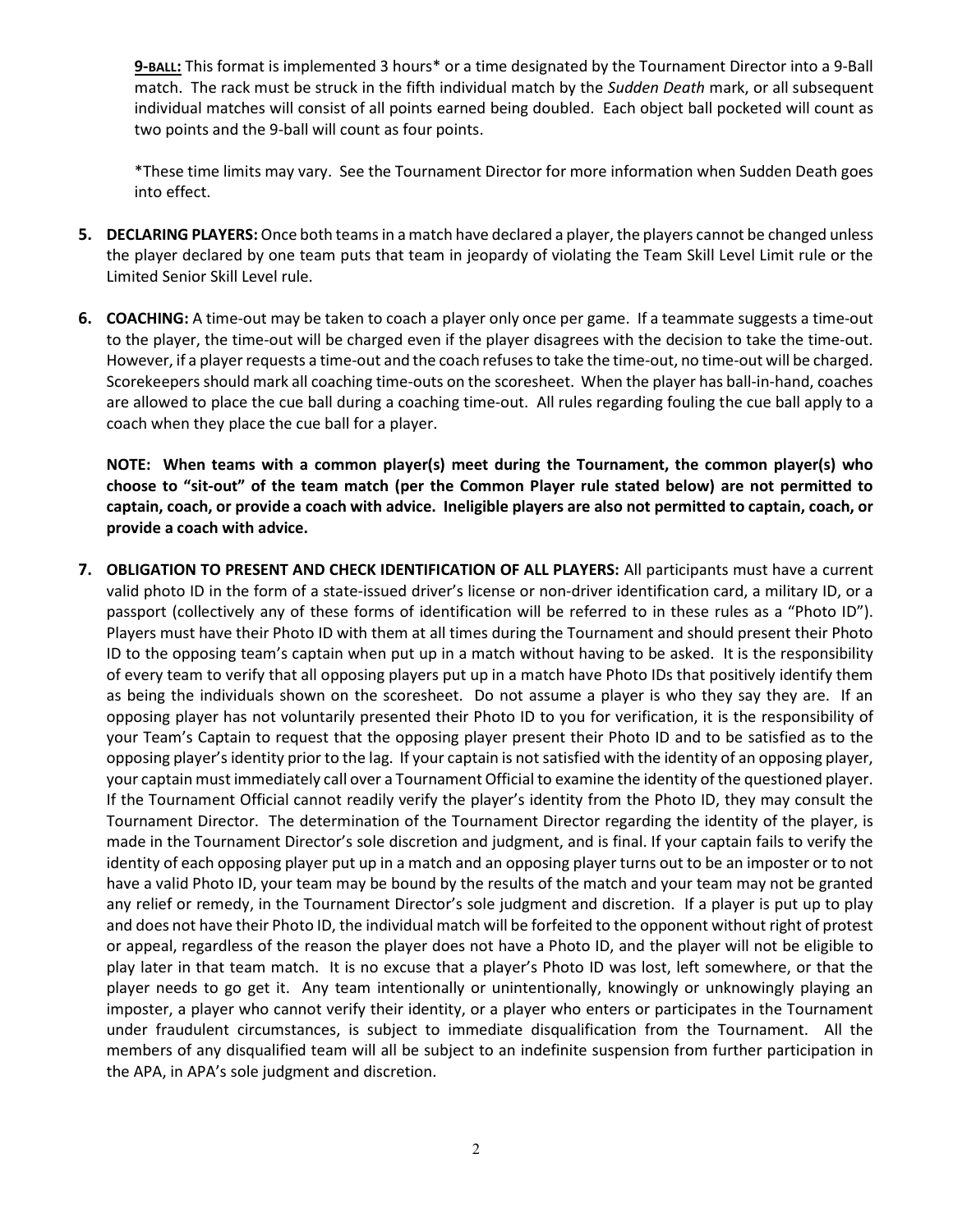8. SCOREKEEPING: Scoresheets, with innings recorded and Defensive Shots marked must be kept by either one member of both teams, or by an official scorekeeper. Failure to mark Defensive Shots, may be grounds for the APA Handicap Review Committee to raise the skill levels of some or all of the players on that team. Scoresheets must be signed and turned in to the Control Table to receive credit for match wins. A Team Captain's refusal to sign a scoresheet does not affect any match protest. It is the responsibility of the winning team to make sure the Control Table receives both scoresheets.

8-BALL: Each match ends when one team mathematically wins the team match. A team mathematically wins their team match when the opposing team can no longer earn enough points to tie or win the match. Once one team mathematically wins a match, all play between the two teams must cease. The teams should write "NF" (for "Not Finished") on the scoresheet. You must mark Early 8s (E8), 8-ball Scratch (8S), 8 Wrong Pocket (8WP), 8-on-the-Break (8OB), and Break-and-Runs (BR) on your scoresheets.

9-BALL: Each match ends when one team reaches 51 points. Once one team reaches 51 points, all play between the two teams must cease. The teams should write "NF" (for "Not Finished") on the scoresheet. You must also mark all balls pocketed, dead balls, 9-on-the-Snaps (9OS) and Break-and-Runs (BR).

# NOTE: Any player or team caught fraudulently keeping score – by adding innings, altering scoresheets in any way, or marking scoresheets in a way that does not reflect the play that occurred on the table – is subject to disqualification.

- 9. DRESS CODE: Proper attire must be worn at all times in and around the Tournament site. The League Operator or Tournament Director shall determine whether a player's attire is proper, and is responsible for requiring players whose attire is not proper to change. If the Tournament Director requires you to change your attire, compliance with the Tournament Director's direction is not a just cause for delaying the progress of a team match. The dress code will be enforced.
- 10. NO EARPHONES: You are not permitted to wear earphones of any type during Tournament play. This includes ear buds, headphones, headsets, Bluetooth devices, etc. Hearing aids and non-electronic earplugs are allowed.
- 11. CELL PHONE AND SMARTWATCH USE: Cell phone and smartwatch use is prohibited while a player is taking their turn at the table and during coaching time-outs.
- 12. GAME RULES: APA game rules apply. The game rules are covered in the Official Team Manual and The Official APA/CPA 8-Ball & 9-Ball Game Rules Booklet. You should ensure that you are familiar with these rules. Further, these Tournament Rules will also apply. Any and all Local Bylawsapplicable to your Local League, or interpretation(s) of the APA game rules made by your Local League Management, which are not in full accord with these Tournament Rules do not apply at this event. It is your responsibility to know what is a Tournament Rule and what is a Local Bylaw. In addition, you are obligated to review the APA World Qualifier Certification Statement (the "Certification Statement") prior to registering for the Tournament.
- 13. SKILL LEVELS: APA is the sole judge of a player's ability, and may at any time raise a player's skill level if the APA believes that they are not playing at the player's Highest Skill Level (as that term is defined in the Certification Statement). It is your responsibility to ensure that every member on your roster plays at their Highest Skill Level. You are advised by APA to make certain you and your teammates fully understand and follow all of the Tournament rules and the game rules. .
- 14. CHAMPIONSHIP MINIMUM SKILL LEVELS: During the World Pool Championships, ladies may participate at their assigned skill level, even if that assigned skill level is lower than a skill level 3. All other players must participate at a skill level 3 or higher.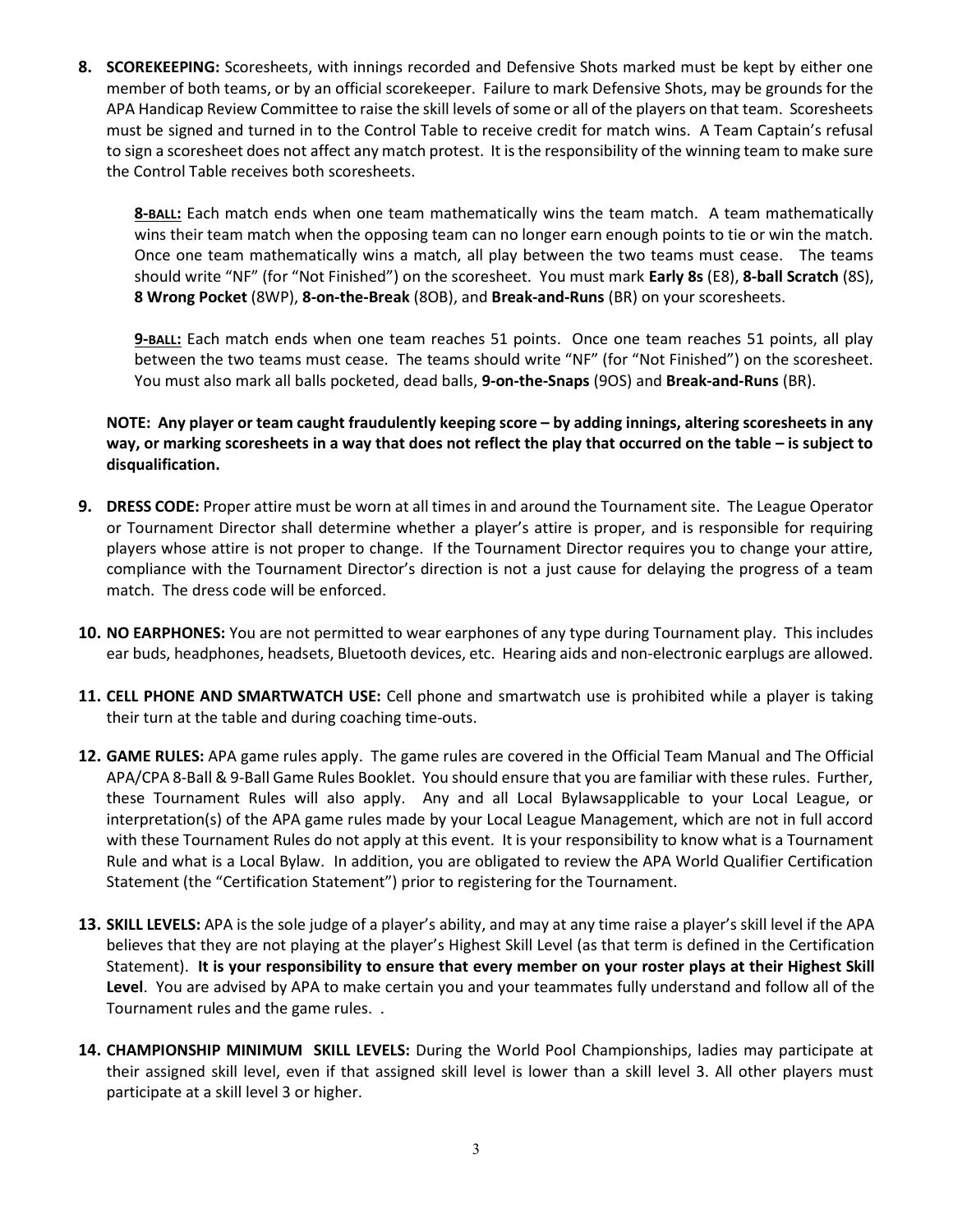- 15. CUE BALL FOULS: As a reminder, do not touch the cue ball while it is still rolling. Doing so may result in a foul.
- 16. CLOSE HITS: If a shot looks like it may result in a "bad hit," stop the game and get a Tournament Official to observe the shot and make the call. Either player may stop the game to ask for a call. The decision of the Tournament Official is final. If a shot is close and a Tournament Official is not called, the ruling will most likely be in the shooter's favor.
- 17. MARKING THE POCKET (8-BALL ONLY): A coaster, pocket marker, or any other reasonable marker must be placed next to the pocket the 8-ball is intended to enter. It is recommended that you do not use chalk as a pocket marker, as it can create confusion, but the use of chalk as a pocket marker is not prohibited. If a player pockets the 8-ball without marking the intended pocket, and the opponent calls loss of game, it will result in a loss of game. Both players may use the same marker. Only one marker should be on the table at any time. However, even if more than one marker is on the table, as long as you clearly mark the pocket where you intend to pocket the 8-ball you will be deemed to have properly marked the pocket. If the marker is already at the intended pocket from a previous attempt or game, it is not necessary for the shooter to touch it, pick it up, or reposition it. Anyone may remind a player to place the marker and it will not be considered coaching or a foul.

## NOTE: Making contact with a marker is not a foul. If a pocket marker is placed on the rail and accidentally interferes with the shot (either in a positive or negative way), the shot stands.

18. TEAM SKILL LEVEL LIMIT (23-RULE): The Team Skill Level Limit rule will be enforced during this Tournament. No team may play five players whose combined skill levels (SL) exceed 23.

No team may put up a combination of players that makes it impossible for the team to comply with the 23- Rule. Doing so is a violation of the Team Skill Level Limit rule. If a team violates the Team Skill Level Limit rule their opponent will be declared the winner of the team match. The team match will be decided at the point where it becomes impossible for the violating team to comply with the Team Skill Level Limit rule.

It is your team's responsibility to ensure that your opponents comply with the Team Skill Level Limit rule. If the opposing team violates the rule, but wins the team match, and the violation is not noted on the scoresheet when the scoresheet is submitted to the Control Table, the opposing team may be declared the winner, and your team will be deemed to have waived the Team Skill Level Limit ruleviolation The Tournament Director may forfeit the violating team from that team match whether it is or isn't noted on the scoresheet.

In addition, in order to avoid forfeiting individual matches, a team must be able to show that it can put up five players whose combined skill levels do not exceed 23. If, prior to the start of a team match, the combined skill levels of the five lowest skilled players on the team's roster exceed 23, the team must play four players whose skill levels do not exceed 19 (if possible) and forfeit the fifth match. If prior to the start of a team match, the combined skill levels of the five lowest skilled players on the team's roster exceed 23, and the combined skill levels of the four lowest skilled players on the roster exceed 19, the team must then play three players whose skill levels do not exceed 15 and forfeit the fourth and fifth matches.

19. FORFEITING MATCHES: Individual matches may be forfeited at any time during a team match. If an individual match is forfeited *after* the rack has been broken in that match, the skill level of both players in the match will count towards the Team Skill Level Limit rule and the Limited Senior Skill Level rule. If an individual match is forfeited before the rack has been broken in that match, the player on the team receiving the forfeit remains eligible to play again as the forfeit does not count as a match played. However, regardless of the forfeit, at the end of the team match both teams must be able to show that they could have put up five players whose combined skill levels did not exceed 23 had all five individual matches been played. For example, in a situation where the opposing team puts up a SL7, you cannot make the SL7 unavailable to that team by putting up an unavailable player with the intention of forfeiting the individual match. In that case, the opposing team would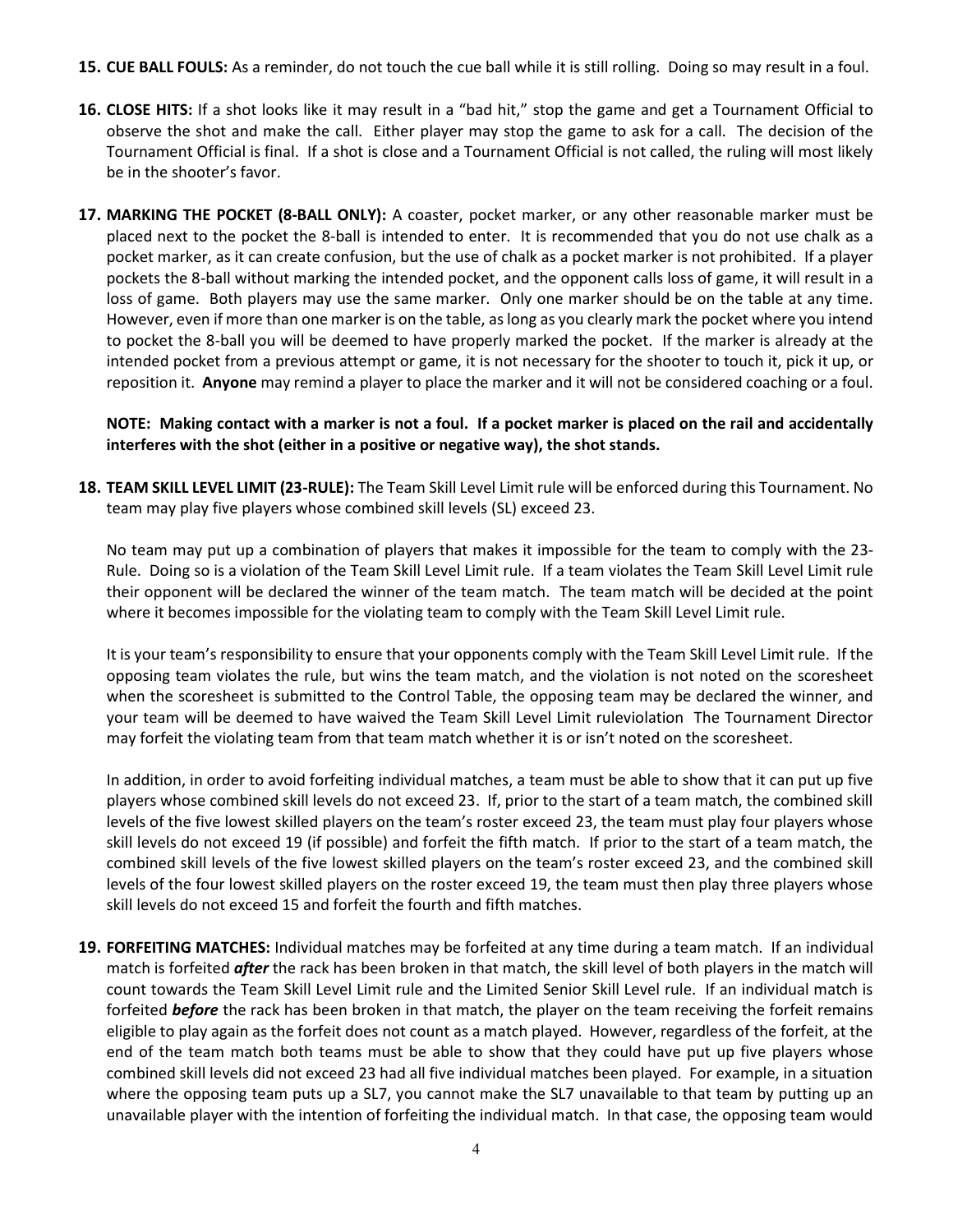regain the use of their SL7 as long as they are able to show that they could remain within the 23-Rule had all five individual matches been played.

NOTE: During this Tournament, individual forfeits will be worth three points (instead of two) for 8-Ball and 20 points (instead of 15) for 9-Ball. The team of any player that forfeits an individual match will not be awarded any points for that individual match, even if the forfeiting player forfeits after earning points in that individual match. Forfeited matches should be marked with a (F) on the scoresheet.

- 20. INELIGIBLE PLAYERS: Ineligible players are those players who, for whatever reason, are not eligible to play in any match during this Tournament. The ineligible player's skill level will be removed from all Higher Level Tournament rosters and those skill levels cannot be used for the purposes of determining whether a team can comply with the Team Skill Level Limit ruleor the Common Player Rule. Ineligible players cannot coach or participate in group consensus.
- 21. LIMITED NUMBER OF SENIOR SKILL LEVEL PLAYERS (8-BALL & 9-BALL): Teams may not field more than two Senior Skill Level players in a match. Senior Skill Level players are those who have a skill level of 6 or higher. A violation of this rule officially occurs when the third Senior Skill Level player strikes the first rack in their match. The ineligible player forfeits the match and the teams go on to the next match. The skill levels of both the ineligible player, and their opponent, will count towards the Team Skill Level Limit for that team match.

NOTE: If a declared player will cause a team to violate the Limited Senior Skill Level rule that team is allowed to declare a different player prior to the rack being struck.

22. COMMON PLAYERS: Any player that is on the roster of more than one team is considered a "common player." There is no limit on how many rosters a player can be on during this Tournament, and there is no limit on how many common players a team may have. However, during the World Pool Championships, a team may not have more than two players that are common with another team in the same format and a player may be common on up to two teams in each format. This means a player may be on the rosters of up to two 8-Ball teams and two 9-Ball teams qualifying from this Tournament. If a player qualifies for the World Pool Championships with more than two teams in any format, the player must choose which two team rosters they will be on prior to entering the World Pool Championships.

If a common player's two teams are scheduled to play against one another during this Tournament, the common player has two options:

- 1. the common player can choose to "sit out" the team match; or
- 2. the common player can "declare a team" prior to the start of the team match.

If the common player chooses the first option, they will not be allowed to play, captain, or coach, and neither team will be allowed to factor in their skill level for the purpose of determining whether the team can comply with the Team Skill Level Limit rule. However, the common player can advance with both teams, if neither is eliminated, or with the winning team if the losing team is eliminated as a result of losing the team match. If, after choosing to sit out the team match, the common player engages in the coaching of another player, or gives advice to someone who is coaching a player, the common player will be deemed to have declared the team that the coached player plays for and treated as if the common players had chosen the second option, and declared that team at the beginning of the match.

If the common player chooses the second option (or chooses the first option, but then coaches a player, or advises someone who coaches a player) the common player will be deemed to have "declared a team" and thus chosen to:

1. remain on one team's roster for the remainder of the Tournament; and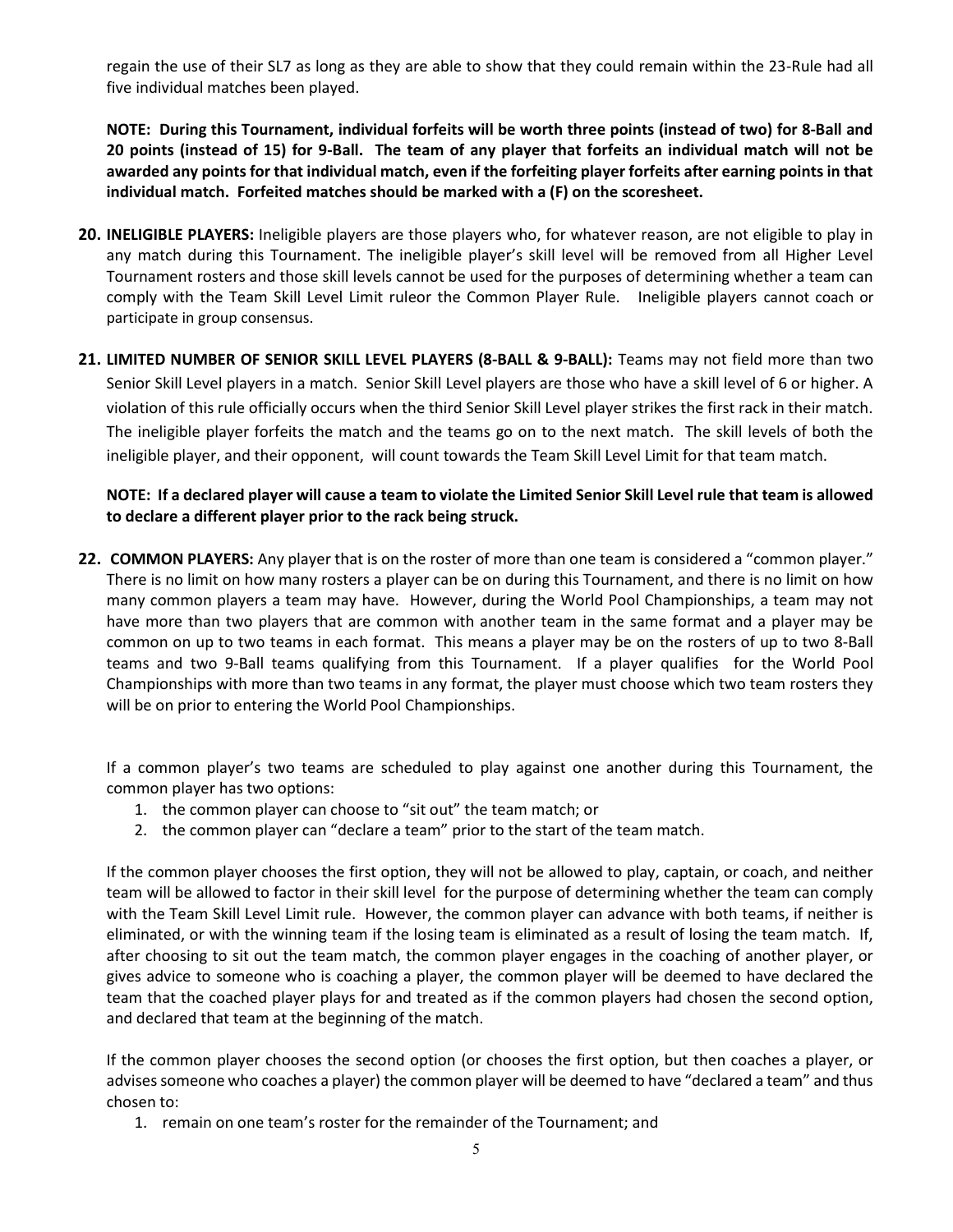2. be removed from the other team's roster.

The common player will be marked as ineligible on the roster of the team they did not choose for the remainder of the Tournament, regardless of which team wins the team match between the common player's two teams.

NOTE: Matches will not be held up for players who are participating on multiple teams. A common player is prohibited from participating in more than one match simultaneously.

#### 23. TIE BREAKERS

8-BALL: In the event an 8-Ball team match is tied, the team that won the most individual matches will be declared the winner of the team match.

If an 8-Ball team match is tied after four matches and neither team can field a fifth player, the team that won two individual matches first will be declared the winner.

When Sudden Death is in effect, the player that wins the two-point rack in a Sudden Death match is declared the winner of that particular individual match.

9-BALL: In the event a 9-Ball team match ends 50-50, the team that won the most individual matches will be declared the winner of the team match.

If the 9-Ball team match is tied 40-40 after four matches and neither team can field a fifth player, the team that won two individual matches first will be declared the winner.

- 24. EXCESSIVE SKILL LEVEL MOVEMENT: If Higher Level Tournament play is to be truly meaningful and rewarding, then those who play below their true ability must be penalized. Any evidence of a player playing at a skill level below their true ability should be reported immediately to a Tournament Official at the Control Table. You and your team must certify that your skill level, as shown on the scoresheet of each match you play, is your Highest Skill Level as that term is defined in the Certification Statement. Likewise, you and your team must certify that the skill levels of each of your teammates, as shown on the scoresheet of each match your team plays, is the Highest Skill Level of each of those individuals.
- 25. PROTESTS: All protests must be made to the Tournament Director in a sportsmanlike manner. Protests submitted by a team must be submitted by the Team Captain. There is a \$50.00 filing fee for any protest, which is refundable if the filing team wins the protest. Anyone who disrupts the Tournament, causes a scene, or causes other problems at or around the Tournament site will lose the right to protest. The Tournament Director will immediately consider the protest and issue a final decision in the matter. APA, as Tournament Director, is the highest authority. Any rulings made by the Tournament Director are final.
- 26. RULES OF CONDUCT: APA has established, and will strictly enforce, the following Rules of Conduct which are applicable at all APA Championship Tournaments and all Higher Level Tournaments:
	- a. No loud, abusive or profane language will be tolerated. You are an APA member to have a good time and to enjoy some friendly competition. If you experience a problem, one of the Tournament Officials will address it. Simply bring the matter to their attention. Remember that nearly every ruling will be seen as favoring one side or the other. Each team and player are required to accept official rulings without causing a scene.
	- b. Unsportsmanlike conduct directed toward an opposing player, team or a Tournament Official will not be tolerated.
	- c. Anyone involved in an incident that involves either physical abuse, violence, or the throwing of an item will be disqualified immediately, and immediately banned from the Tournament site.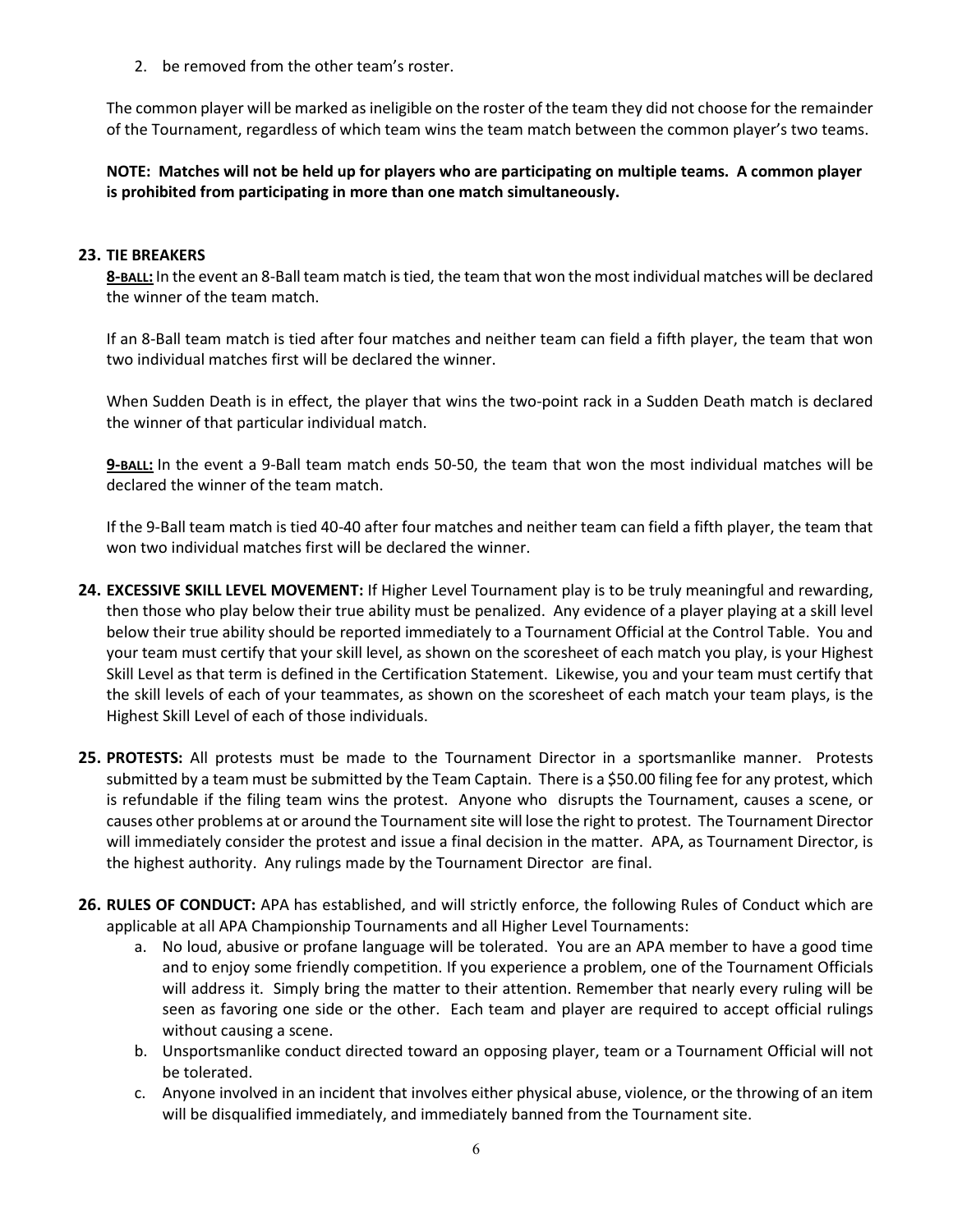- d. Anyone caught hitting a cue against a table, wall, floor, etc., or recklessly swinging a cue will be disqualified immediately and be banned from the Tournament site.
- e. Abusive behavior directed to the Tournament Director or any of their designees, including Tournament Officials, will not be tolerated and will be grounds for penalization, disqualification and/or a ban from the tournament site.
- f. Excessive slow play will not be tolerated. If your excessive slow play becomes a problem, and remains a problem after you are warned about it, you may be penalized.

The penalties for violating any of the Rules of Conduct detailed above are as follows:

## Except for incidents of slow play, a warning may or may not be given, and the Tournament Director can issue any of the four penalties below, regardless of whether any penalty has been previously issued, depending upon the severity of the situation.

Penalty Level 1: Your opponent will be given ball-in-hand. If your opponent is still shooting, or already has ball-in-hand, then that player will be allowed to shoot until missing, and then be given ball-in-hand again. Penalty Level 2: Your opponent will be granted the game in 8-Ball. In 9-Ball, your opponent will be granted the game, along with points for all balls remaining on the table.

Penalty Level 3: Your opponents will be granted the match.

Penalty Level 4: You will be ejected and/or disqualified.

## NOTE: If the violation or disturbance that caused the Tournament Director to issue a prior penalty does not cease, the Tournament Director and/or their designee has the right to go from one penalty level to the next penalty level immediately.

- 27. WARNINGS: If a warning is given in an individual match, that warning will follow the team throughout the remainder of the World Qualifier Tournament in which the warning was given. For example, if a player is warned for sharking their opponent, and in a subsequent match a player from that same team is warned for sharking their opponent, the result will be a penalty. Such warnings will be noted by a Tournament Official on the scoresheets.
- 28. SPORTSMANSHIP: The primary objective of APA has always been to provide players of all abilities with the opportunity to enjoy friendly competition. It is expected that every player hopes to do well, and that all players and teams will do their best to win. However, each player and team are also expected to accept defeat in a sportsmanlike manner.

Two common examples of bad sportsmanship are: conceding an unfinished game; and breaking down a cue during play. Both forms of conduct are frowned upon by professionals, and have no place in amateur play. All players are asked to allow opponents to finish the game before racking the balls or undoing cues. No penalty will be assessed unless, in the determination of the Tournament Director, such sportsmanship violations by a team are excessive.

Fouls can also provide an opportunity for each member to display good sportsmanship. A foul is a foul and should be observed as such regardless of whether the player believes that they will get caught failing to disclose a foul. A professional player will call a foul on himself; likewise, good sportsmanship dictates that amateur players acknowledge when they commit a foul. However, it is technically the responsibility of a player, and their Team Captain, to protect the outcome of the player's match. Therefore, all players are advised to pay attention to their games and to be aware of when their opponent commits a foul.

29. EQUIPMENT REGULATIONS: Laser devices, mechanical cues and training/practice aids may not be used in Tournament play. Some specialty cues may be allowed on a limited basis. Special equipment, such as bridges